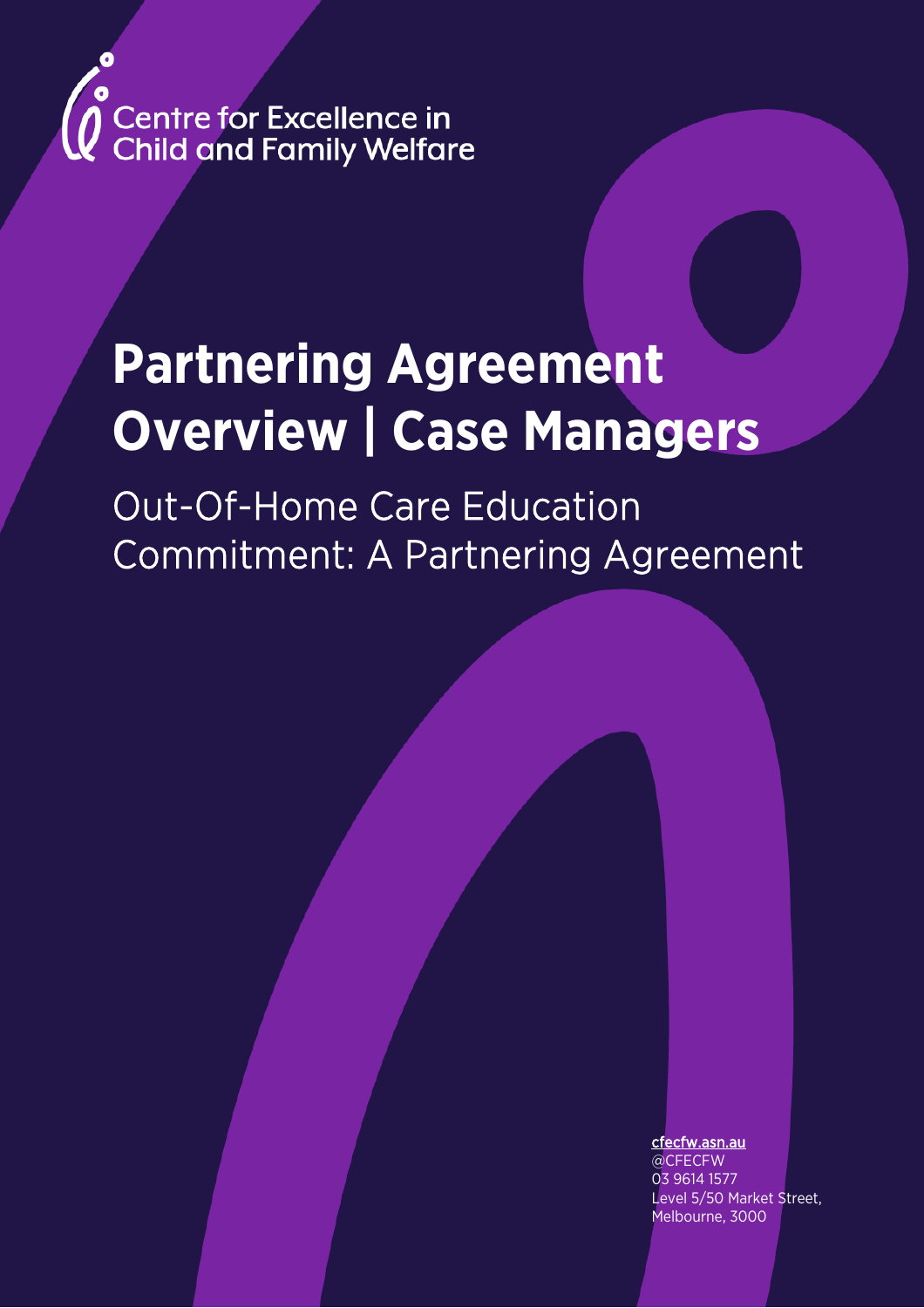The Centre respectfully acknowledges that we work on the traditional land of the Kulin Nation, and we acknowledge the Wurundjeri people who are the traditional custodians of this land. We pay respect to Elders past, present and those of the future. We acknowledge that we work on stolen land that was never ceded.

We appreciate and celebrate diversity in all its forms. We believe diversity of all kids makes our teams, services, and organisation stronger and more effective.

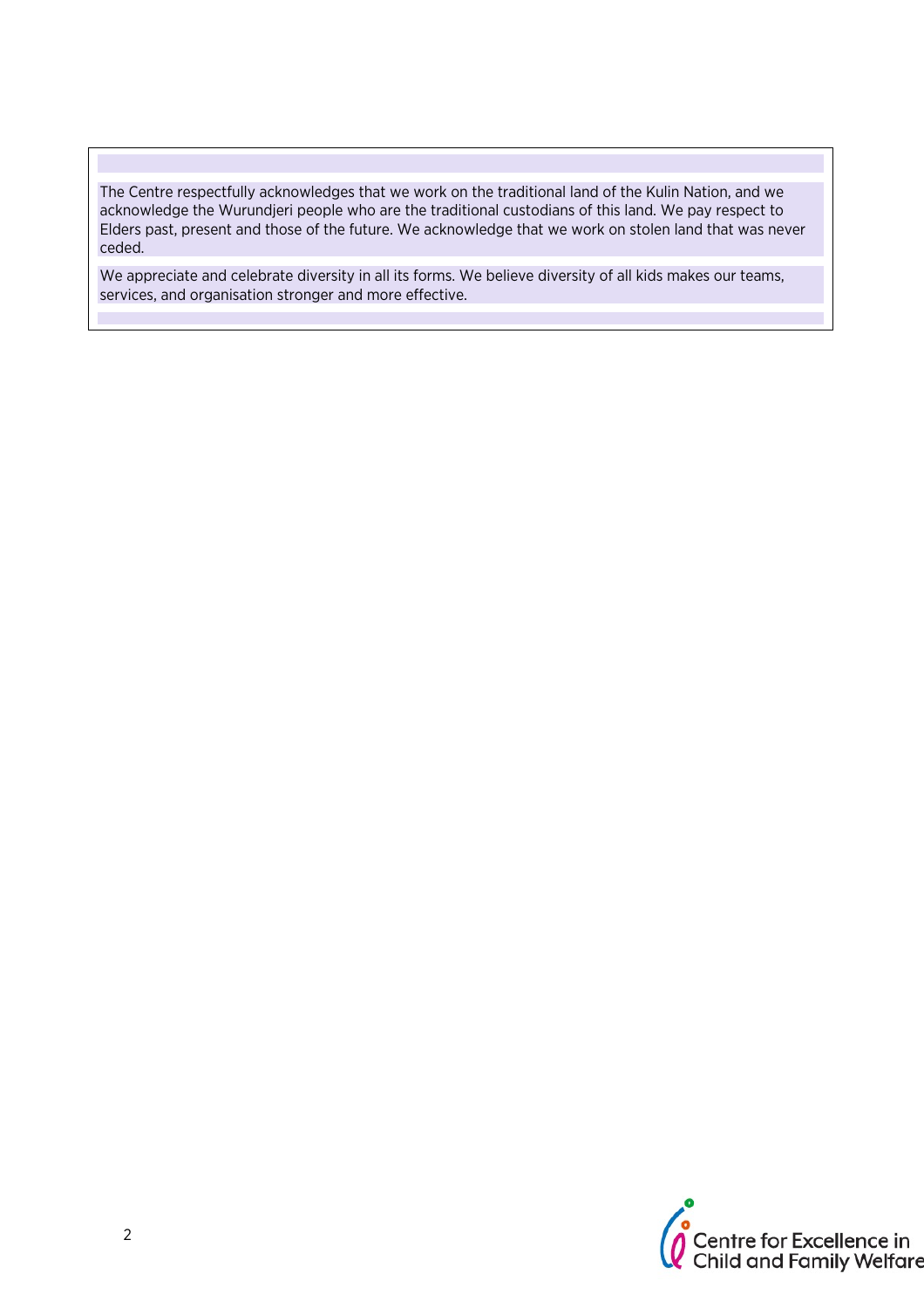### Contents

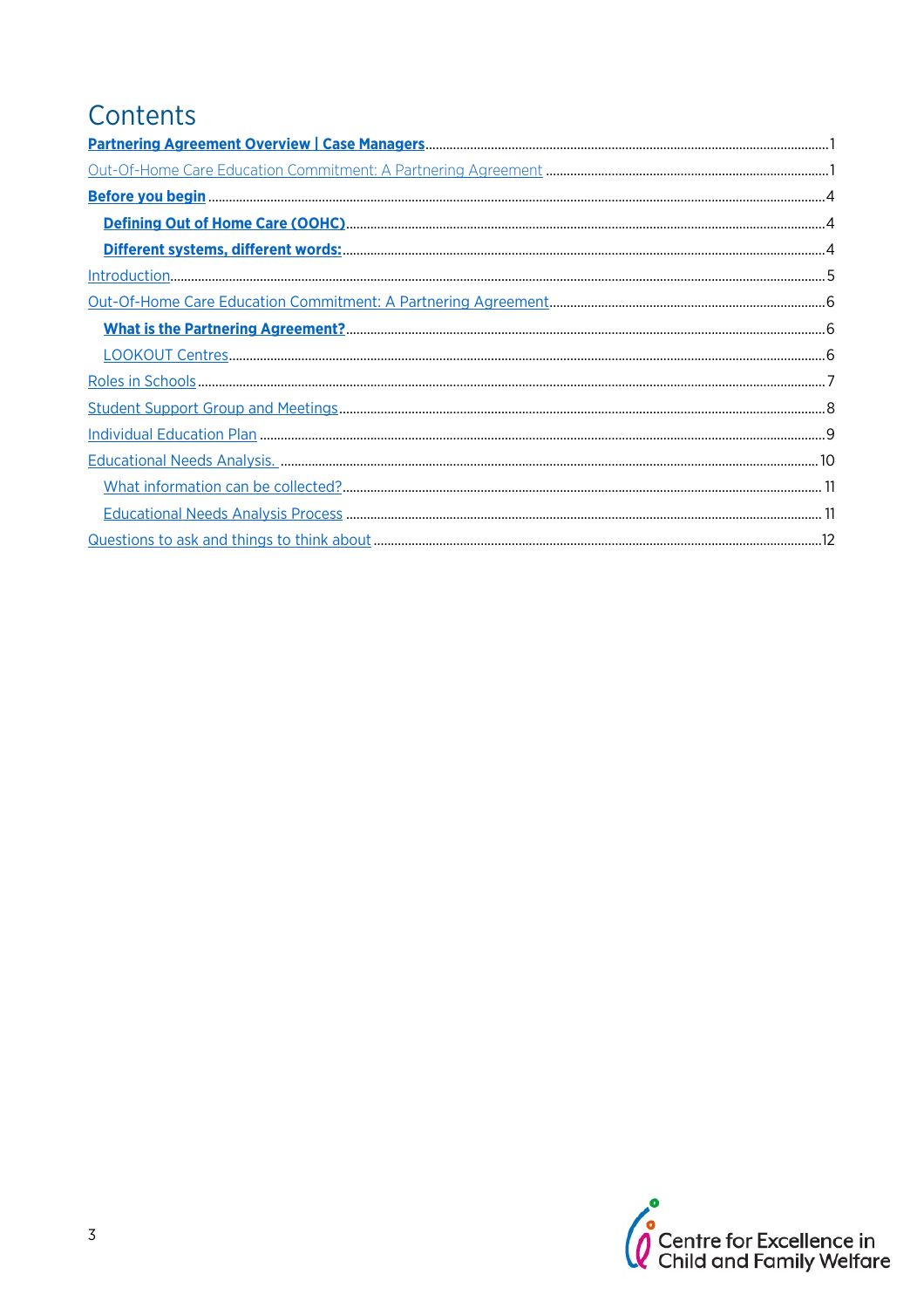# **Before you begin**

#### **Defining Out-of-Home-Care (OOHC)**

Children in Out-of-Home-Care (OOHC) refers to children who are not living with their parents and are subject to child protection investigation, protective intervention, or a Children's Court Order. Children may be in kinship, foster, residential, lead tenant or permanent care arrangements. In this document, we use the term 'children in care'.

Permanent Care Order: Children who have been placed on a permanent care order within the last 12 months are entitled to supports detailed in the Partnering Agreement.

Excluded from this definition are children and young people who are in informal care, and who have transitioned from OOHC to adoption or family reunification.

#### **Different systems, different words:**

The Partnering Agreement aims to support children in Government, Catholic and Independent schools. Different school systems use different terminology to describe some of the elements of support. Below is a quick guide to some of the terminology used:

| <b>Government Schools</b>                  | Catholic Schools                             | Independent Schools                                                                                                                                                                         |
|--------------------------------------------|----------------------------------------------|---------------------------------------------------------------------------------------------------------------------------------------------------------------------------------------------|
| <b>Student Support Group</b><br>(SSG)      | Program Support Group<br>(PSG)               | Independent schools must<br>provide the same processes                                                                                                                                      |
| Individual Education Plan<br>(IEP)         | Personalised Learning Plan<br>(PLP)          | as Government and Catholic<br>schools. However, they use<br>different terminology across<br>different schools. Contact<br>the school principal or<br>designated teacher for more<br>details |
| <b>Educational Needs Analysis</b><br>(ENA) | Same, see guidelines here                    |                                                                                                                                                                                             |
| <b>Student Support Services*</b><br>(SSS)  | Learning Diversity /<br>Learning Adjustments |                                                                                                                                                                                             |

#### \*Student Support Services – Definition

Student Support Services, sometimes called 'triple 'S'' or 'SSS' work in area-based, multidisciplinary teams. They are a broad range of professionals including social workers, psychologists, and speech pathologists, who work to provided integrated health and wellbeing, group and individual support, and school workforce capability building. They can support schools to develop reasonable adjustments, support students and families, and provide support following critical incidents in schools where appropriate. For more information, see the DET website.

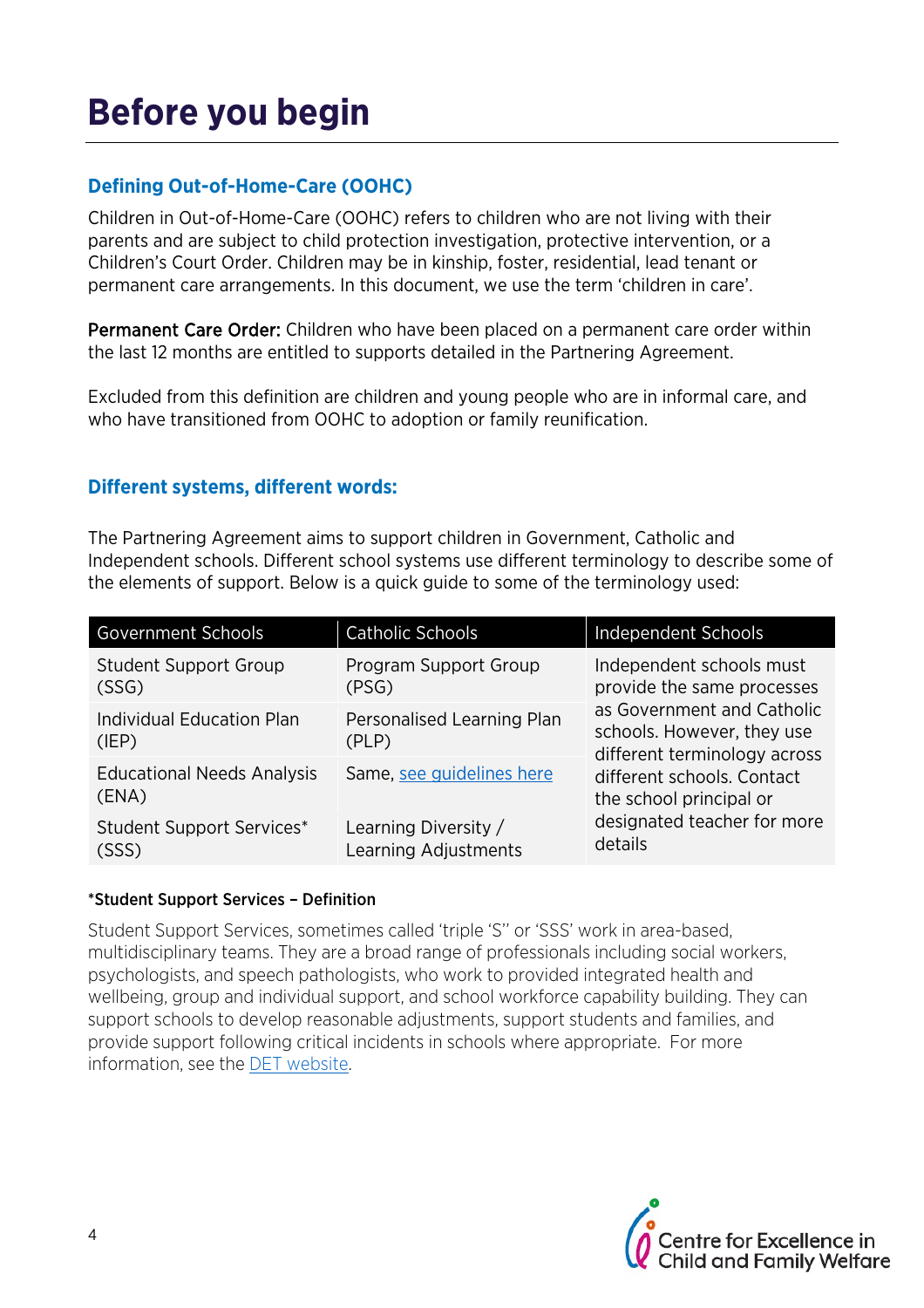# **Introduction**

This document outlines some of the structures in place to support children in care to access, engage with, and participate in education. These structures fall within an overarching policy framework. There may be additional strategies you can implement to encourage and support educational engagement for the children, young people, and families you work with.

Case managers can help support children in care with their education by doing the following:



Under the Out-Of-Home Care Education Commitment: A Partnering Agreement (The Partnering Agreement, see DET website), all children in care are entitled to specific supports for their education. This document is designed to show how all aspects of the Partnering Agreement fit in with one another.

This is a guide for what you can expect for children when they are in primary / secondary school in the Government, Catholic and independent systems. You can use this document as a basis to advocate for the child and carer to receive appropriate support for the child's education.

Additional resources and further information are available on the Centre's website: www.cfecfw.asn.au/education-resource-hub

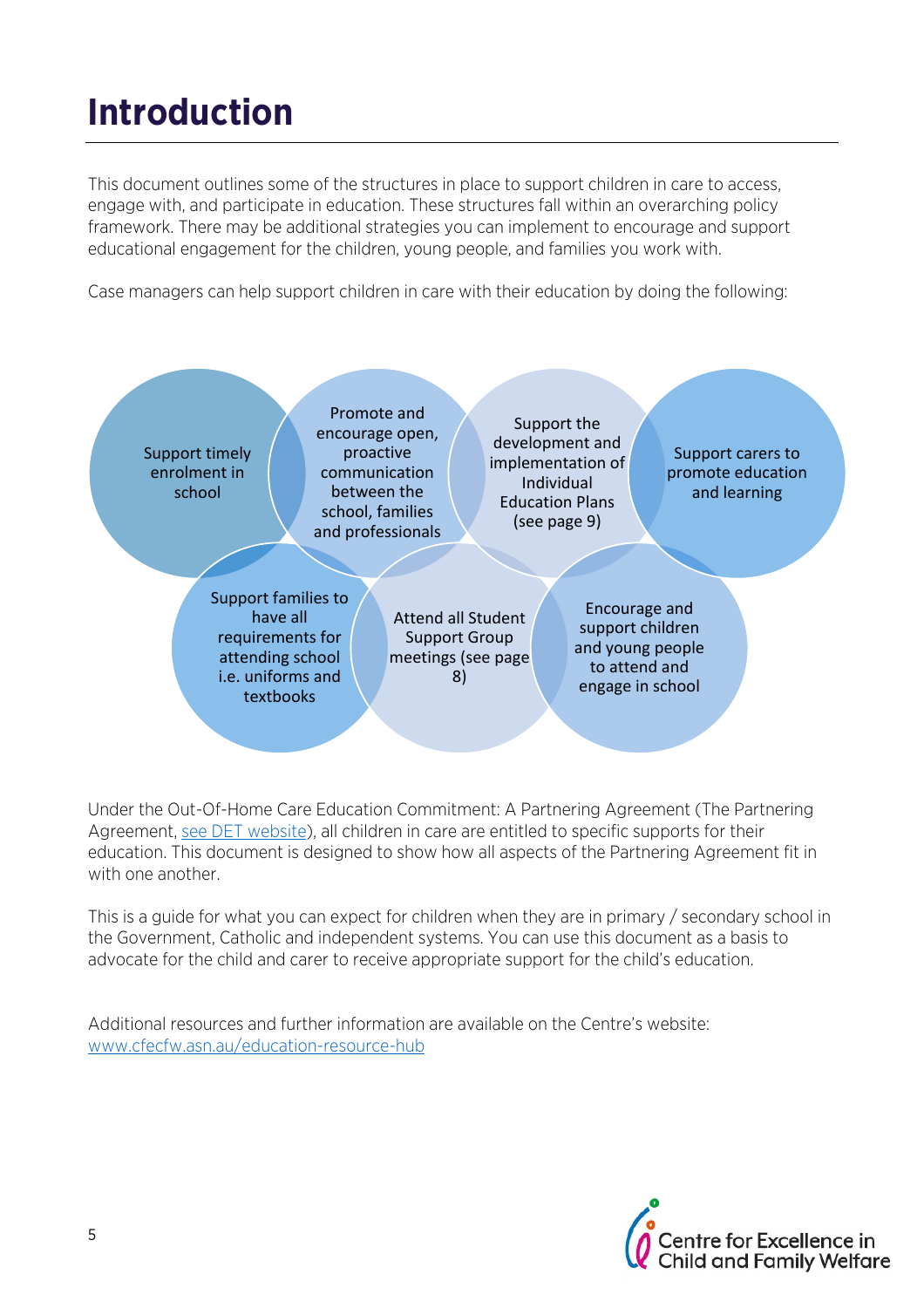## **Out-Of-Home Care Education Commitment: A Partnering Agreement**

### **What is the Partnering Agreement?**

The Partnering Agreement outlines the roles and responsibilities for people supporting children in care. It was created to make sure everyone works together to provide appropriate supports to children in care for the best education, health, and wellbeing outcomes. As part of the Partnering Agreement, schools must do the following:

Assign a Learning Mentor

Run Student Support Groups, with regular meetings

Assist with a child's Individual Education Plan

Conduct an **Educational** Needs Analysis for the child

Appoint a **Designated Teacher** 

### What is a LOOKOUT Centre?

LOOKOUT Centres are teams of experienced educators, support personnel and allied health staff led by a Principal who guide schools, child protection practitioners, contracted case managers and carers to support children in care to achieve the best educational outcomes.

LOOKOUT Centres have specialist roles: Koorie Cultural Advisors, Learning Advisors, Early Childhood Learning Advisors, Psychologists, Careers Advisors and specialist advisors.

LOOKOUT Learning Advisors can support schools to implement the Partnering Agreement, including processes and plans to support students, and support case managers and carers navigate the education system.

### When should you contact a LOOKOUT Centre?

Contact your local LOOKOUT Centre if you do not believe a school is providing the necessary supports for your child. Ideally, you should speak to the school's Principal first, to address any concerns you have. If you are not satisfied with the school's response, you can contact the LOOKOUT Centre in your region for information and advice.

For information or advice, contact the LOOKOUT Centre in your region:

#### South Western Victoria Region

lookout.swv@education.vic.gov.au

South Eastern Victoria Region

lookout.sev@education.vic.gov.au

North Western Victoria Region

lookout.nwv@education.vic.gov.au

North Eastern Victoria Region

lookout.nev@education.vic.gov.au

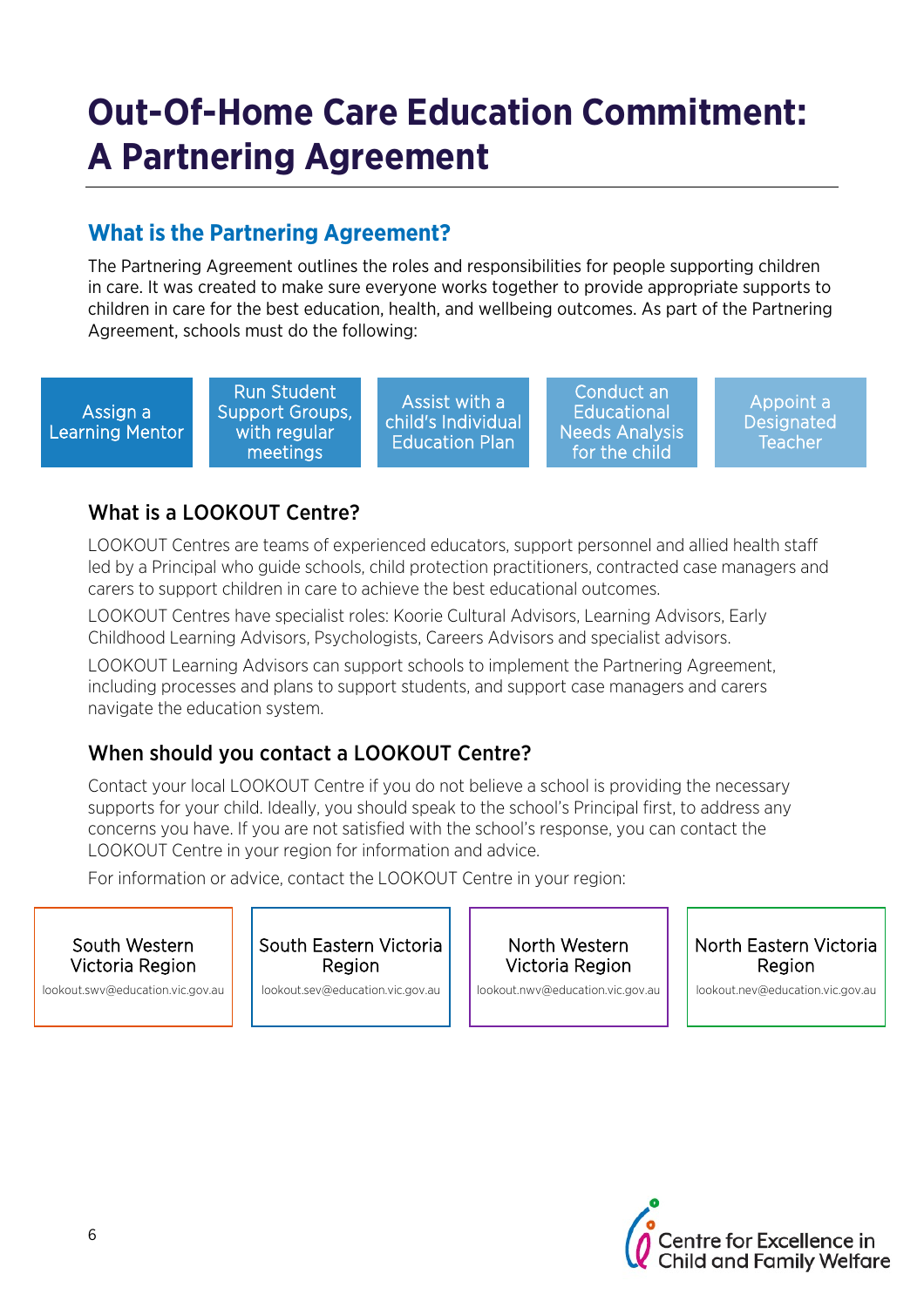# **Roles in schools**

### Designated Teacher

Designated teachers take the lead responsibility within schools for children in care. All Government, Catholic and Independent schools must have a trained Designated Teacher. LOOKOUT Centres provide training to Designated Teachers, including training to support trauma-informed practice.

Designated Teachers advocate that each child in care has access to the following under the Partnering Agreement:

- Student Support Group
- Individual Education Plan
- Educational Needs Analysis
- A Learning Mentor.

The Designated Teacher is the key contact at the child's school for LOOKOUT, Department of Families Fairness and Housing (DFFH) and other agencies involved with the child. They play an important role behind the scenes, with various administrative duties. This means they may not necessarily have a strong relationship with the child. You can contact the Designated Teacher for guidance regarding what supports are available for the child in their school, to raise concerns and share relevant information such as placement changes.

#### Learning Mentor

Schools should provide the child with a Learning Mentor. Learning Mentors are a school staff member who can:



It is important the child is involved in identifying their Learning Mentor, with input from the principal and school staff. The relationship between the child and their Learning Mentor is key. The role a Learning Mentor holds within a school will vary, depending on their unique position. They may not necessarily be a teacher; they could be a wellbeing officer.

Learning Mentors provide the child with unconditional positive regard and should not play a disciplinary role in the child's education. They represent a significant adult for the child; someone the child has a good connection to, who helps them feel safe, and who has the skills to support them.

For more information on LOOKOUT Centres and the Partnering agreements: https://www2.education.vic.gov.au/pal/supporting-students-out-home-care/resources

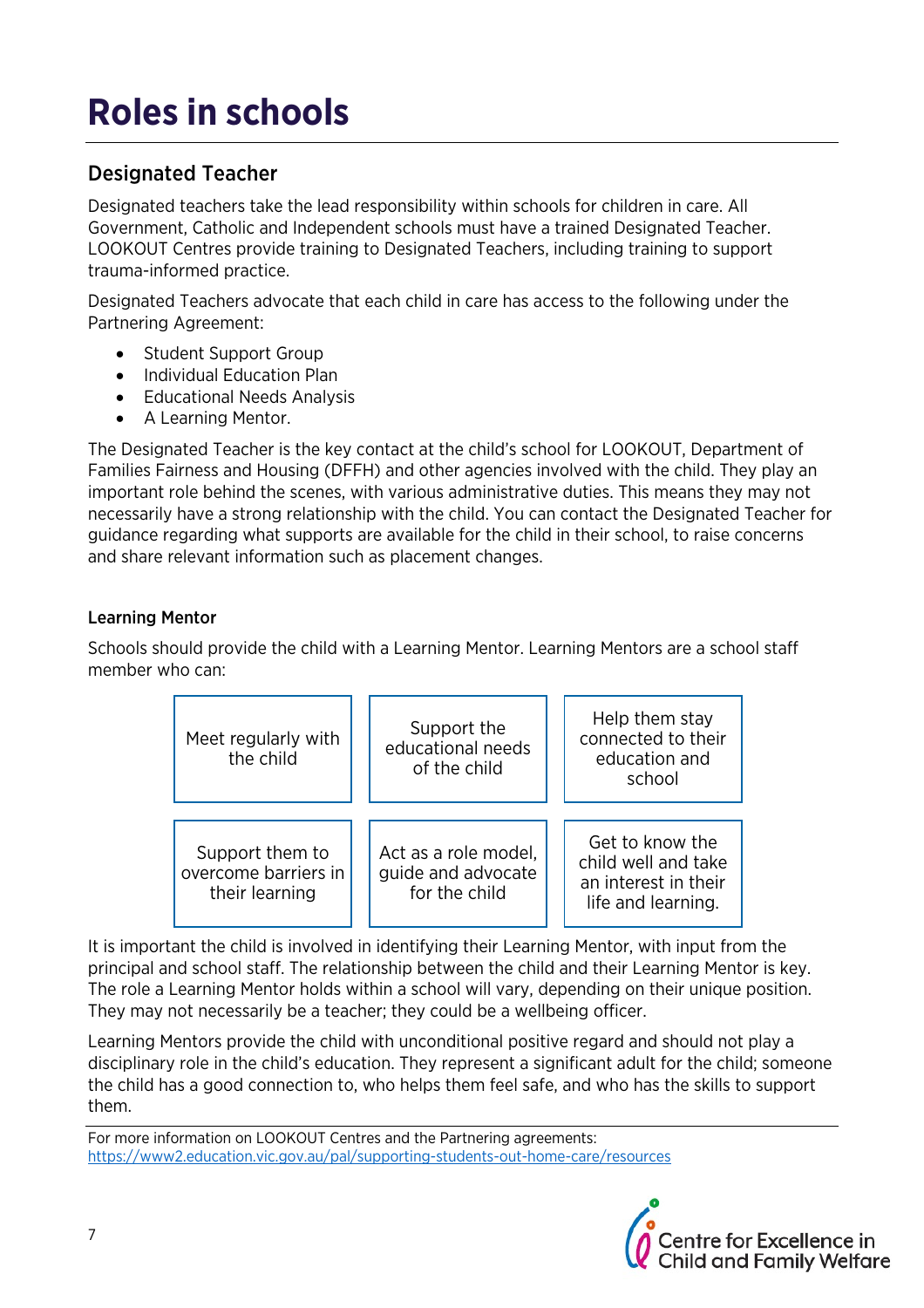### **Student Support Group and Meetings**

| WHY         | • Student Support Group (SSG) meetings build and maintain connections between<br>young people and families, support services and school staff<br>• To ensure the people with the most knowledge of the child work together to<br>develop and work towards shared goals for the child's educational acheivement.<br>• A chance to celebrate successes of the child, their carer, you and school.<br>• An opportunity to promote the student and carer voice                                                                        |
|-------------|-----------------------------------------------------------------------------------------------------------------------------------------------------------------------------------------------------------------------------------------------------------------------------------------------------------------------------------------------------------------------------------------------------------------------------------------------------------------------------------------------------------------------------------|
| <b>WHO</b>  | • Everyone involved in the child's education can be invited to attend and<br>contribute. Think about who are the most important people to be part of the<br>meeting.<br>• For example: The child*, their carer, their parent**, you as their case manager,<br>Koorie Engagement Support Officer, Psychologist, Child Protection, school staff<br>• Schools are responsible for scheduling, taking minutes and providing minutes to<br>the SSG<br>•The child's carer is encouraged to bring an advocate or interpreter if required |
| <b>WHAT</b> | • An SSG is distinct from a Care Team Meeting. The purpose of an SSG is to discuss<br>education matters<br>• A team of people who support the child's education to:<br>• Develop and review the child's Individual Education Plan, set expectations and<br>goals for the child<br>• Discuss and review Educational Needs Analysis                                                                                                                                                                                                 |
| <b>WHEN</b> | • An SSG should be arranged within one week of a young person entering care,<br>changing care arrangements or commencing at a new school.<br>• SSG meetings should occur at least once per term. Extra meetings can be<br>requested<br>• Tip: Ask when the next meeting is, ask the school to schedule the next in<br>advance<br>• Tip: At the start of the meeting, confirm the purpose and who is taking minutes,<br>• Tip: At the end of the meeting, confirm the actions and who will distribute<br>minutes                   |
| <b>HOW</b>  | • Meetings might be held at school, online or in a culturally safe space<br>• Everyone is an expert in their area, including you, the child and the child's carer<br>• Everyone gets a chance to talk, including you, the child and their carer<br>• Focus on the child's strengths!<br>• Ask professionals to avoid using jargon so the child and carer understand all<br>discussions                                                                                                                                            |
| HELP        | • LOOKOUT Staff are available to support in more complex cases<br>• Contact your local Learning Advisor for additional guidance on SSGs<br>• https://www2.education.vic.gov.au/pal/student-support-groups/resources                                                                                                                                                                                                                                                                                                               |

\*The child may attend where appropriate. At times, they may not want to go or may not want to stay for the whole meeting. It is important that their voice and views are promoted regardless of their presence. Consider how you can seek their views prior to the meeting \*\*The child's birth parent(s) may attend meetings where appropriate. It is recommended to advise the school if this is safe and practical to invite parents to meetings, considering court orders and the child's views.

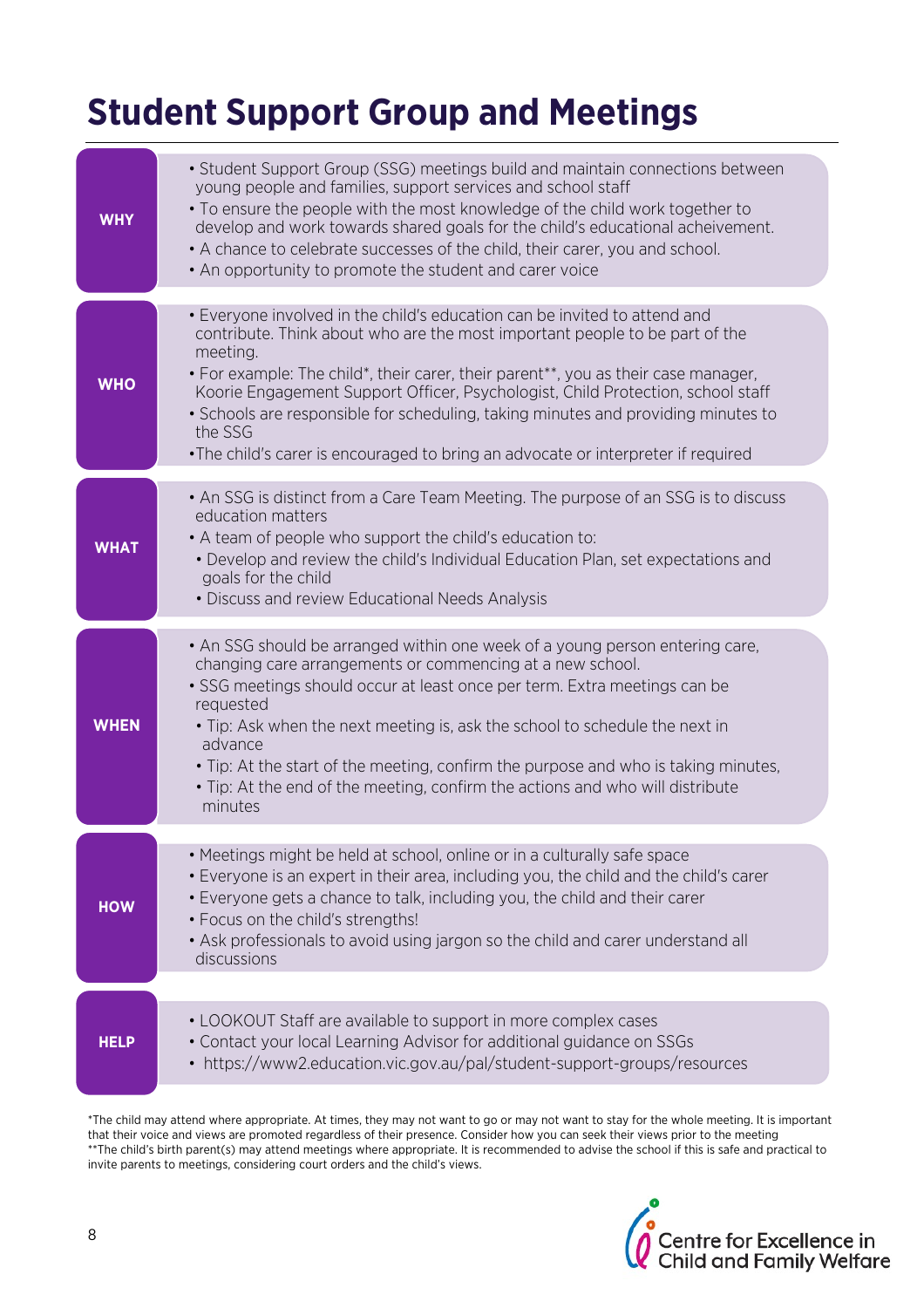### **Individual Education Plan**

| <b>WHY</b>  | • Children in care often need additional, tailored support and strategies to engage in<br>school and learning.<br>• An Individual Education Plan (IEP) outlines what support, strategies, goals, targets<br>and adjustments the child may require, and ensures relevant staff are aware of how<br>best to support the child for their engagement in learning and education                                                                                                                                                                                                                                                                                                                                                          |
|-------------|-------------------------------------------------------------------------------------------------------------------------------------------------------------------------------------------------------------------------------------------------------------------------------------------------------------------------------------------------------------------------------------------------------------------------------------------------------------------------------------------------------------------------------------------------------------------------------------------------------------------------------------------------------------------------------------------------------------------------------------|
| <b>WHO</b>  | • Every child in care must have an IEP<br>• The SSG is responsible for developing, agreeing, implementing and monitoring the<br><b>IEP</b><br>. An IEP should be shared by the school with the case manager and care manager, and<br>recorded on CRIS and CRISSP                                                                                                                                                                                                                                                                                                                                                                                                                                                                    |
| <b>WHAT</b> | • An IEP is a detailed document used to outline how to support and ensure successful<br>educational engagment for a child<br>• Suggestion: There may be two short term goals (within the school term) supporting a<br>long term (longer than a school term) goal for the child's education It is an<br>opportunity to demonstrate the child's strengths, and encourage them to set high<br>aspirations and expectations.                                                                                                                                                                                                                                                                                                            |
| <b>WHEN</b> | • At the first SSG meeting, the team should develop an inital IEP<br>• During each following SSG meeting, the IEP should be reviewed to make sure the plan<br>still meets the needs of the child, and updated when it no longer suits the child's needs                                                                                                                                                                                                                                                                                                                                                                                                                                                                             |
| <b>HOW</b>  | . Consider how the child learns best:<br>• Do they need one-on-one support, or tutoring to catch up?<br>• Are they being challenged in their learning?<br>. If the child is Aboriginal they will have a cultural support plan. Consider how<br>education elements from the cultural plan can be included in the Individual<br><b>Education Plan</b><br>• Use short term goals to set the child up for success<br>• Use realistic goals. For example:<br>. If you think the child might struggle with a full day at school initially after a long<br>absence suggest a gradual transition.<br>• Celebrate when goals are achieved!<br>• Ask professionals to avoid using jargon so the child and carer understand all<br>discussions |
| <b>HELP</b> | • Contact your local Learning Advisor for more guidance on Individual Education Plans<br>• DET resources: https://www2.education.vic.gov.au/pal/individual-education-plans-<br>ieps/resources                                                                                                                                                                                                                                                                                                                                                                                                                                                                                                                                       |

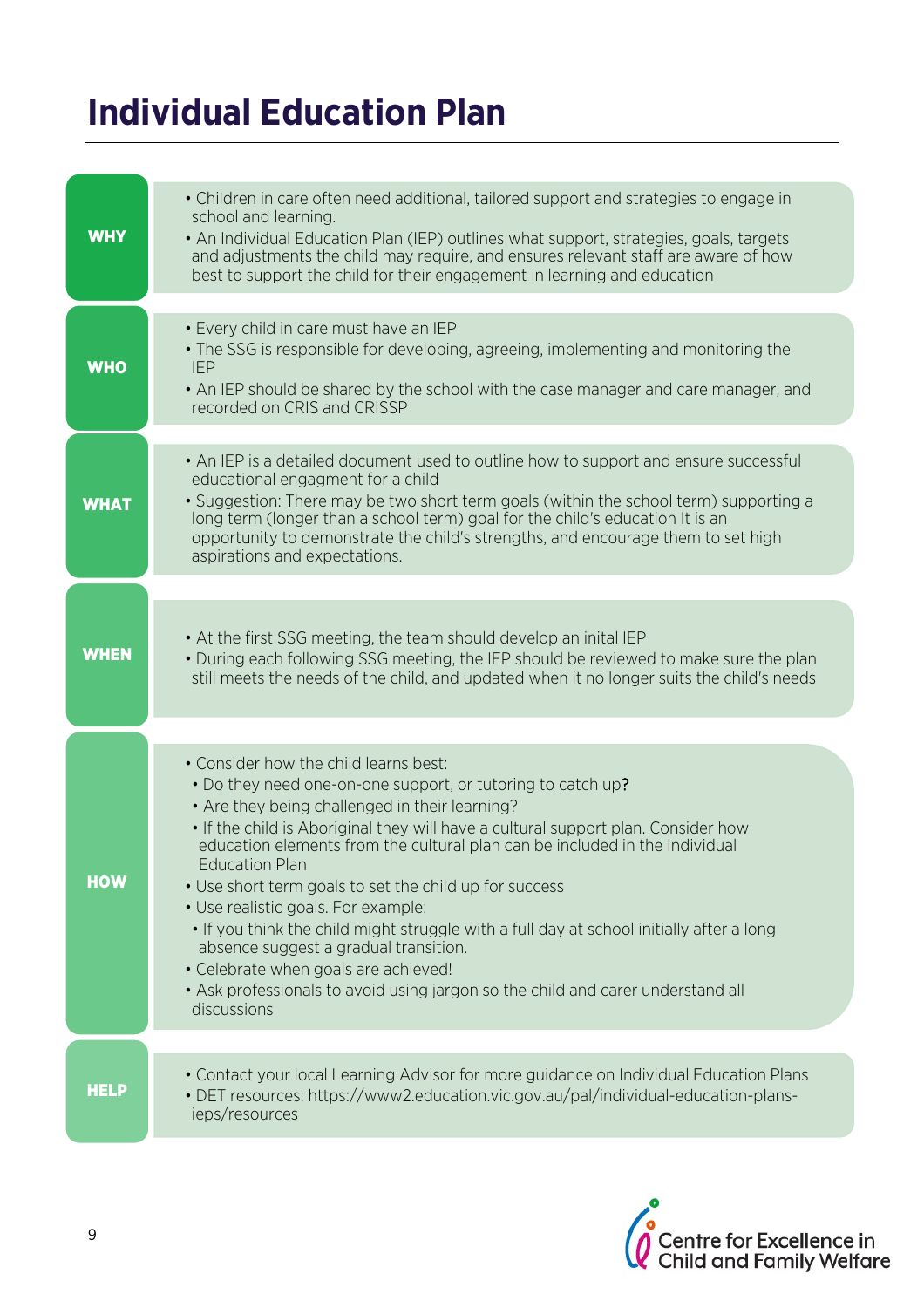## **Educational Needs Analysis**

| <b>WHY</b>  | • Children and young people in care often experience many disruptions to their<br>learning, impacted by placement changes and adverse childhood experiences.<br>These disruptions can cause significant challenges for a child's education.<br>• An Educational Needs Analysis (ENA) helps to guide and plan changes to support a<br>child's education.                                                                                                                                                                                                                                                                                                                |
|-------------|------------------------------------------------------------------------------------------------------------------------------------------------------------------------------------------------------------------------------------------------------------------------------------------------------------------------------------------------------------------------------------------------------------------------------------------------------------------------------------------------------------------------------------------------------------------------------------------------------------------------------------------------------------------------|
|             |                                                                                                                                                                                                                                                                                                                                                                                                                                                                                                                                                                                                                                                                        |
| <b>WHAT</b> | • An important collection of health and educational information that lead to a report,<br>completed by Student Support Services (SSS). This terminology will be different in<br>Catholic and Independent schools. Contact the Designated Teacher for more info.<br>. Information collected for an ENA can be different, depending on each child.<br>. The report helps to guide and make recommendations to support children's<br>education<br>• The recommendations should include ways to support the child's interests,<br>wellbeing, culture and identity, in order to support their education                                                                     |
|             |                                                                                                                                                                                                                                                                                                                                                                                                                                                                                                                                                                                                                                                                        |
| <b>WHO</b>  | • Every child who has been in care for 3 months (cumulatively) must have an ENA<br>• Schools make the referral for a child's ENA to Student Support Services (SSS)<br>• Schools, SSS and DFFH work together to provide exisiting information. SSS may<br>suggest additional information needs to be gathered<br>• All people and services supporting the child can contribute information to the ENA,<br>including case managers and carers<br>• SSS write a report with recommendations to support the child's learning.                                                                                                                                              |
|             |                                                                                                                                                                                                                                                                                                                                                                                                                                                                                                                                                                                                                                                                        |
| WHEN        | • Schools must make a referral for a child if they have been in care for 3 months<br>(cumulatively)<br>. If there are immediate concerns, you can ask the school to make a referral sooner<br>• TIPS: Ask the Child Protection case manager if an ENA has been completed in the<br>past.<br>• If a child has moved placements during the ENA process, the new school will liaise<br>with SSS to continue the process<br>• A child who has previously had an ENA completed can benefit from a second. For<br>example, if an ENA was completed in early primary school and now the young<br>person is in secondary school, the school can request a new ENA be completed |
|             |                                                                                                                                                                                                                                                                                                                                                                                                                                                                                                                                                                                                                                                                        |
| <b>HELP</b> | • If you think an ENA should to be completed more quickly, speak to the school<br>principal.<br>• For additional support or other questions about an ENA, please contact your local<br>LOOKOUT Learning Advisor for support<br>• https://www2.education.vic.gov.au/pal/supporting-students-out-home-<br>care/resources                                                                                                                                                                                                                                                                                                                                                 |

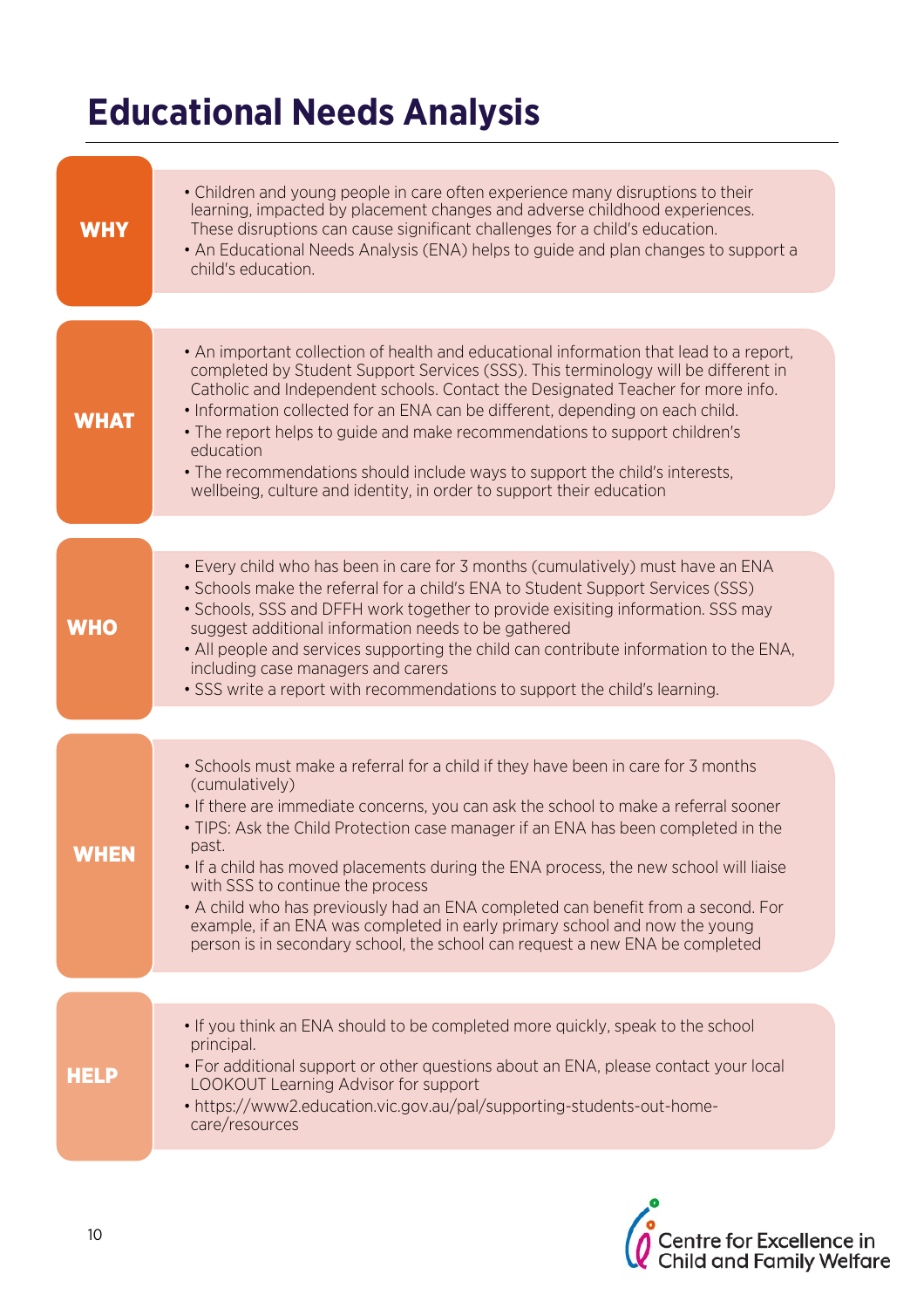#### What information can be collected?

The following is an example of some types of information collected for the Educational Needs Analysis. These aren't mandatory for the completion of an ENA, as the information gathered is specific to the child.



#### Educational Needs Analysis Process



IMPORTANT NOTE: An Individual Education Plan (IEP) can be developed prior to an ENA being completed.